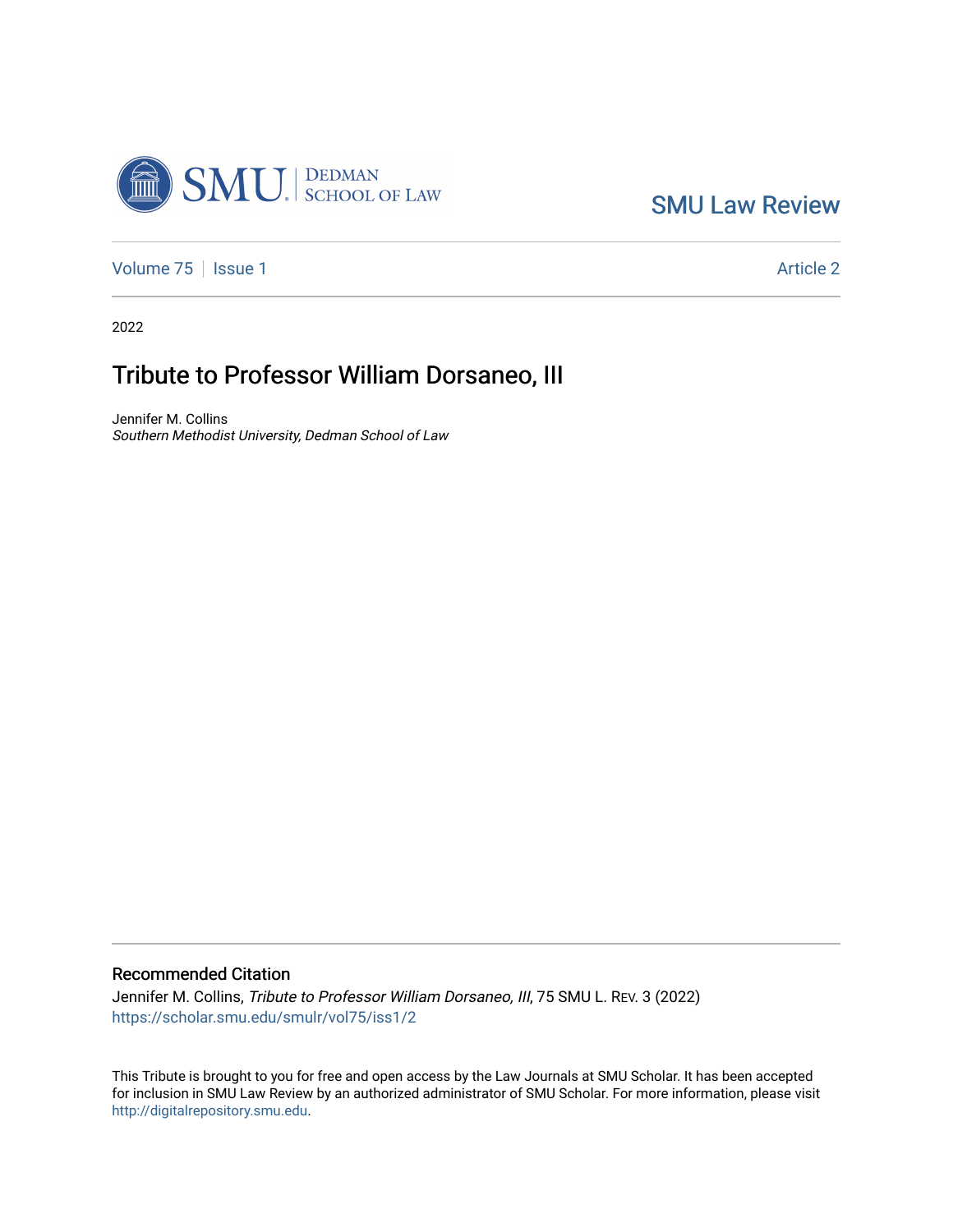## TRIBUTE TO PROFESSOR WILLIAM DORSANEO, III

## *Jennifer M. Collins*\*

TOW to summarize the career of a Texas legal legend? This trib-<br>te issue to the remarkable Bill Dorsaneo and his forty-six-year<br>career at SMU will try its very best. Professor Dorsaneo received<br>his J.D. degree from the Uni ute issue to the remarkable Bill Dorsaneo and his forty-six-year career at SMU will try its very best. Professor Dorsaneo received his J.D. degree from the University of Texas in 1970, graduating with high honors. He was admitted to Order of the Coif and the Order of Chancellors as Grand Chancellor. Prior to joining the law school faculty in 1975, Professor Dorsaneo worked in litigation at a Dallas law firm. He was appointed to the Chief Justice John and Lena Hickman Distinguished Faculty Fellowship in 1997 in recognition of his extraordinary service to the university.

Professor Dorsaneo has focused his career on Texas pretrial, trial, and appellate practice procedure. He is the author of the preeminent treatises in the field, including the twenty-six-volume *Texas Litigation Guide* and the five-volume *Texas Civil Trial Guide*. He has written three casebooks, entitled *Cases and Materials on Civil Procedure*, *Texas Civil Procedure: Pretrial Litigation*, and *Texas Civil Procedure: Trial and Appellate Practice*, and numerous law review articles and essays. He is board certified in civil appellate law and is an active member of the Advisory Committee to the Texas Supreme Court, a member of the American Law Institute, and Chairman of the Texas Supreme Court's Task Force for Revision of the Texas Rules of Civil Procedure. In 2015, the *Texas Lawbook* honored Professor Dorsaneo as one of the "Lions of the Texas Bar," noting that "Dorsaneo has had more impact on the Texas Civil Justice System than any other lawyer who has not served on the Texas Supreme Court."

Professor Dorsaneo truly loved to teach and has quite literally educated generations of Texas litigators. Student comments on his courses included such praise as "master of the material," "really makes the class engaging," "genuinely nice man," "Prof. Dorsaneo is a brilliant litigator," and "Professor Dorsaneo's lectures were vibrant and enlightening."

Both inside and outside of the classroom, Professor Dorsaneo was known for his dry and witty sense of humor. Professor Tom Mayo shared some wonderful memories in this regard: "Bill was a serious thinker and writer when it came to civil procedure (especially Texas procedure), but around the office he managed to keep things light. For years he had a red

<sup>\*</sup> Judge James Noel Dean and Professor of Law, SMU Dedman School of Law.